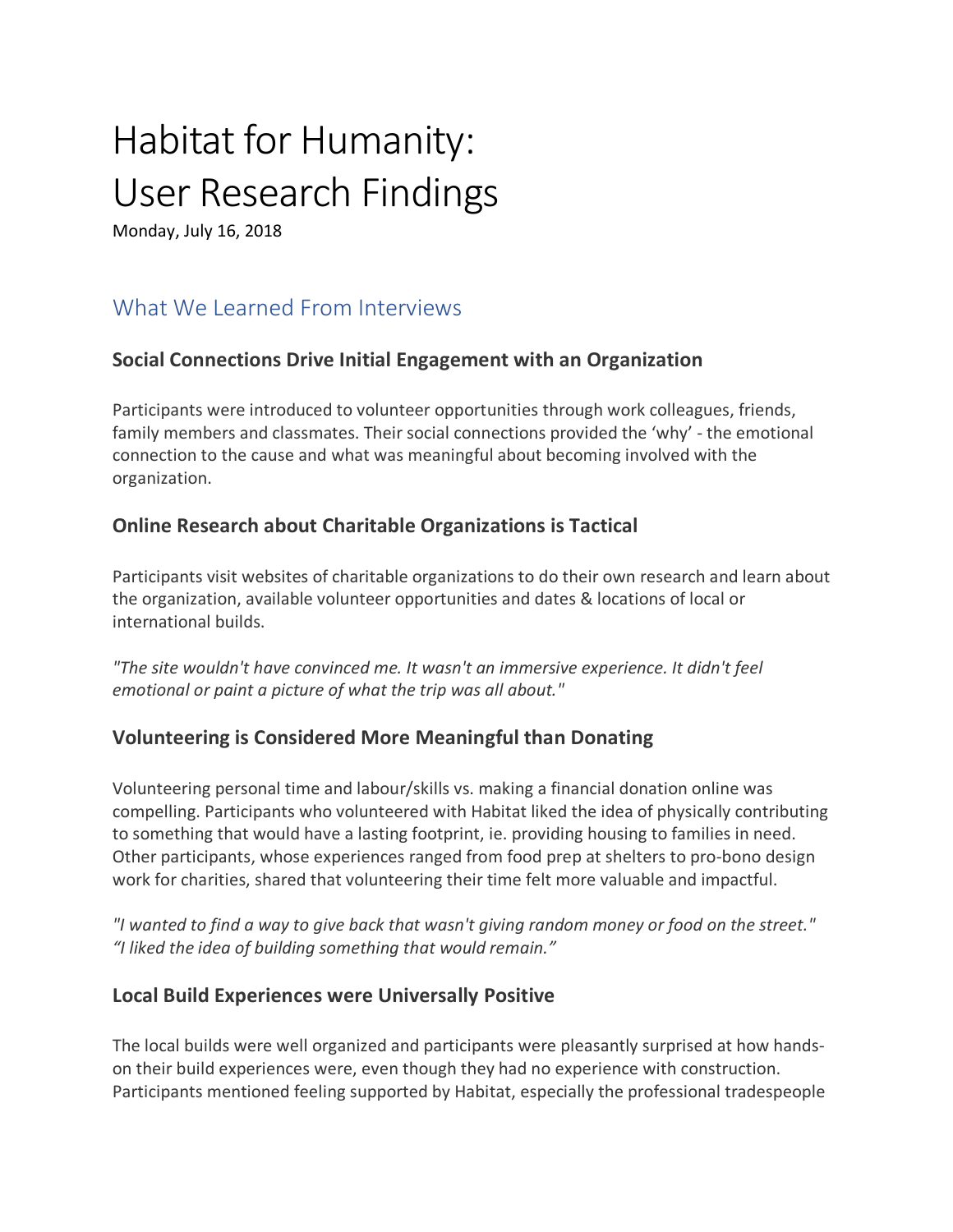who showed them how to install windows and patio doors, put up drywall, do framing, paint, etc. and would check in periodically to make sure they were doing things correctly.

#### **Volunteering Has a Natural Stopping Point**

Participants no longer involved with an organization described their volunteer experience as a discrete period in their lives with a start and end point. Whether it was a one-day build, a 2 week international build, or a series of builds over a number of months/years, participants all mentioned a waning interested in the organization.

50% of participants were explicitly uninterested in further volunteer opportunities or contact with Habitat. Doing a build, whether it was local or international, was considered a one-off experience and receiving generic email newsletter blasts after volunteering was annoying. 2 participants in particular stopped volunteering with Habitat once they had children. When asked if they would volunteer again, participants expressed a desire to volunteer with different organizations than Habitat.

*"I did this and that was it. Because it was so long, that was a reason I didn't do anything after. It was my whole summer."*

#### **Any Contact From an Organization must be Personalized**

50% of participants wanted Habitat to contact them in a personalized way post-build. Participants wanted:

- Help processing the impact of the build they had participated in for a short period of time. Specifically, participants mentioned wanting construction updates, especially when a build was completed and a family moved in.
- Those who did international trips wanted the opportunity to specifically donate to the family or community (vs. a generic cash donation online)

#### **Transparency in Donations is Key**

All participants expressed a desire to know explicitly how a charitable organization would distribute their donation money. People were specifically concerned that donation money would be used for administrative purposes instead of going to the actual cause. To mitigate this, participants would go to third party websites that evaluate charities.

*"Charities shouldn't be a black hole. It's too easy to take advantage of people."*

Participants who make recurring donations are more likely to read email newsletters from charitable organizations to see how their money is being used. One participant who donates to the Humane Society liked reading about the specific dogs she was helping, while a participant who donates to CAMH learned about a new treatment centre being built from an email.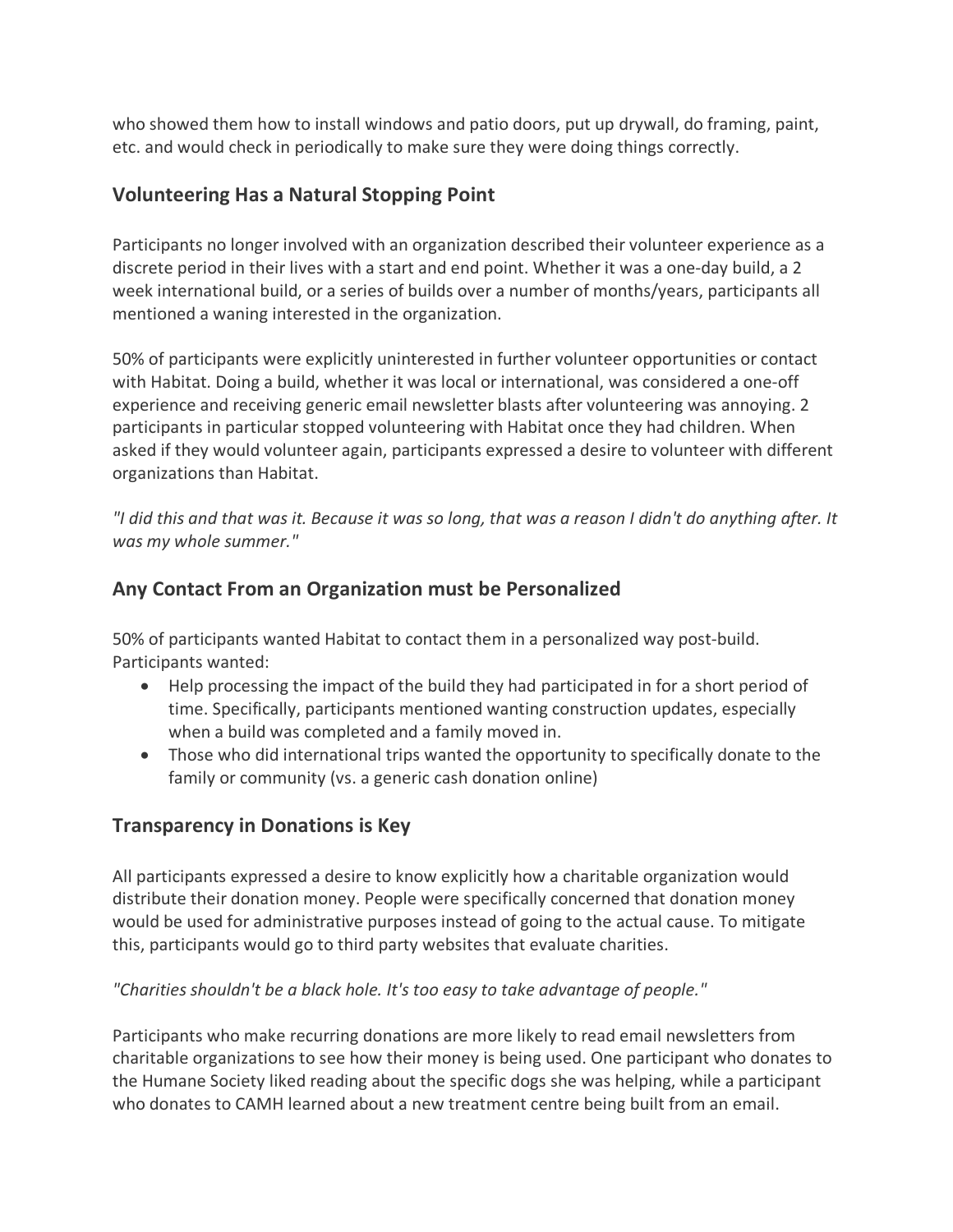## **Larger vs. Smaller Organizations: Who's More Trustworthy?**

Participants were split about the trustworthiness of larger vs. smaller organizations. Some participants purposefully donated to smaller charities because they perceived them to have less administrative overhead, while others questioned their legitimacy and did extra research. Some participants perceived that larger charities didn't always give money to those in need, while others trusted larger, established charities to use the money in a valid way.

## **Long Term, Recurring \$ Donations are Personally Meaningful**

Participants make regular, recurring long-term donations to charities that have a familial connection or personal significance to them. In all the instances listed below, participants had made monthly donations for 5-7 years and had no interest in stopping. Participants mentioned donating to:

- Sick Kids, Princess Margaret & CAMH because they had family members who'd been helped by these hospitals in times of need
- The Martin Family Initiative (an education fund for indigenous kids), because his mom is a teacher in an inner city in Calgary for First Nation kids
- The Humane Society, because she is an animal lover and adopted her dog from the Toronto location
- The Red Door Shelter (an emergency shelter for women and their children fleeing situations of abuse), which she started donating to after having her son

# **One-Off \$ Donations are about Supporting Friends & Family or Emergency Disaster Relief**

All participants mentioned sponsoring friends and family who were fundraising for their birthday, charity runs, bike rides, hockey tournaments, etc. Participants also mentioned making single donations for emergencies or disaster relief, like a donation to #TorontoStrong at the Loblaws checkout.

*"That stuff tends to be more about supporting the person. If you care about it and you're doing it, then I'll support you."*

#### **Donating Clothes & Furniture is About Convenience**

Participants all mentioned donating clothes to Value Village, Goodwill, Salvation Army & Diabetes Canada. They all made the decision to donate based on which charity had a location or dropbox closest to home.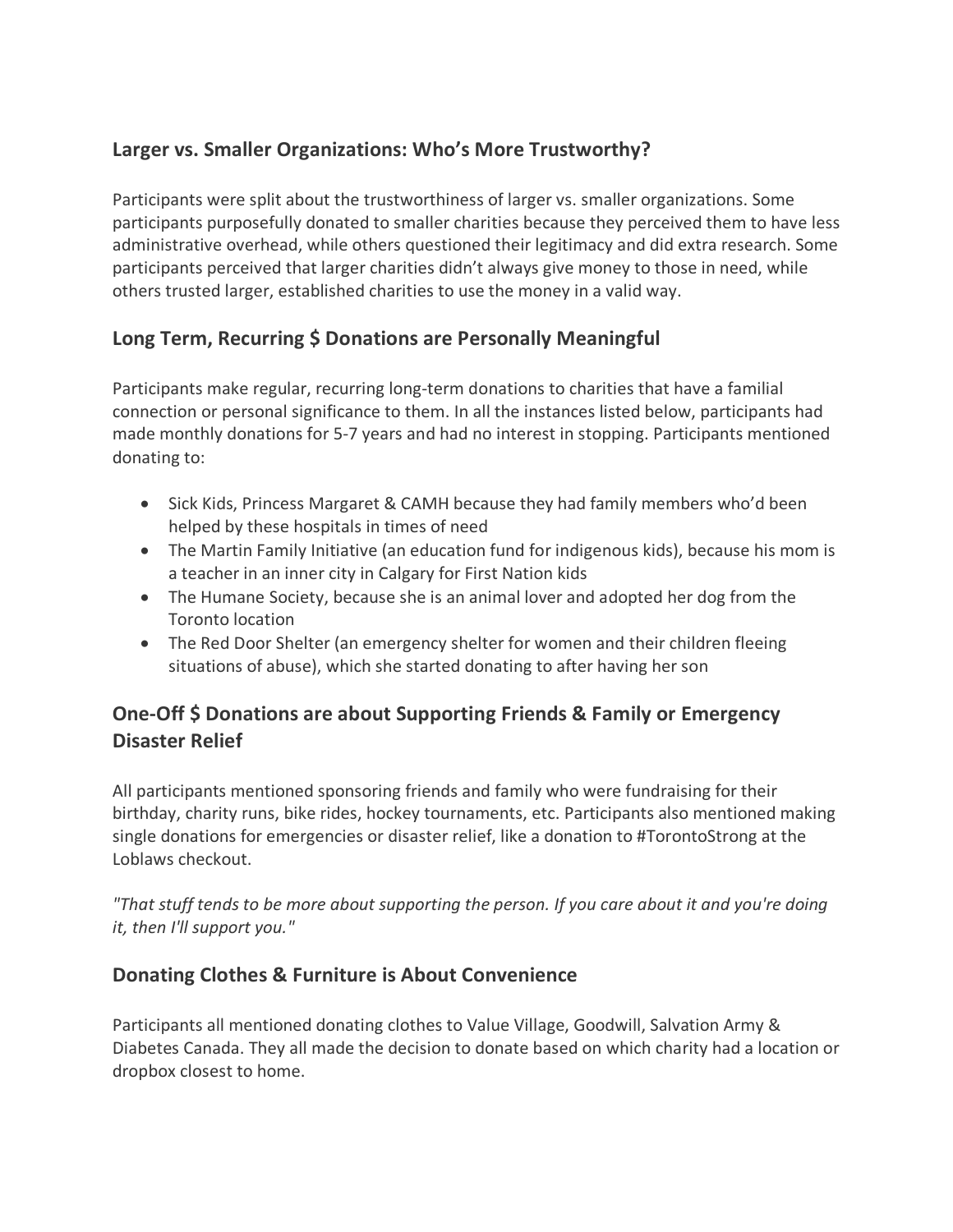75% of participants had experience donating furniture or building materials, mentioning that sustainability was important to them and it was better to donate than have the furniture end up in a landfill. 2 participants arranged a pickup from Diabetes Canada because it was so convenient. The 4 participants who donated to ReStore (kitchen cabinets, facets, sinks, etc.) heard of it through their previous involvement with Habitat and went to the location closest to their home.

# What We Learned From Usability Testing

Navigation

- The mega-nav menu was difficult to navigate. Participants stated that the terminology was unclear and they would have to click into each link to learn what it was. *"There's a ton of options, I'm kind of overwhelmed already. I just wanted to volunteer."*
- Only 50% of participants made the connection that 'Find Your Local Build' in the meganav would lead them to volunteer opportunities.
- "Goods and Materials' in the Support menu was not discoverable. They eventually scrolled down the home page to the 'Should I donate to the Habitat ReStore' content block but complained that it wasn't discoverable.
- For both financial & furniture donations, participants stated that 'Support' was too generic a word and requested that it be renamed to 'Donate'.

Participants Did Associate Furniture Donations with Local Affiliates

- Participants who were familiar with ReStore would look up the closest location in Google maps. Participants who were new to Habitat did not know what ReStore was.
- The mental model of entering a zip code to look up a ReStore was much more successful. Participants assumed they would drop their furniture or building materials off at a storefront because of the name itself 'ReStore'.
- Participants did like seeing the map with locations on the ReStore listings page, but were again frustrated at having to go to another website. They said they would call or email the ReStore directly to find out store hours, what can be donated and when to make drop-offs.

Participants Did Not Associate Volunteer Builds with Local Affiliates

• Participants thought the site asked them to enter a zip code in order to show the Habitat builds closest to them. Once submitting the zip code, participants were surprised to see a list of local Habitat offices and contact information. This wasn't considered helpful, as participants wanted to see a list of local builds. *I thought it would be various opportunities at the various locations. More of 'we're doing a build in this area, learn how you can get involved."*